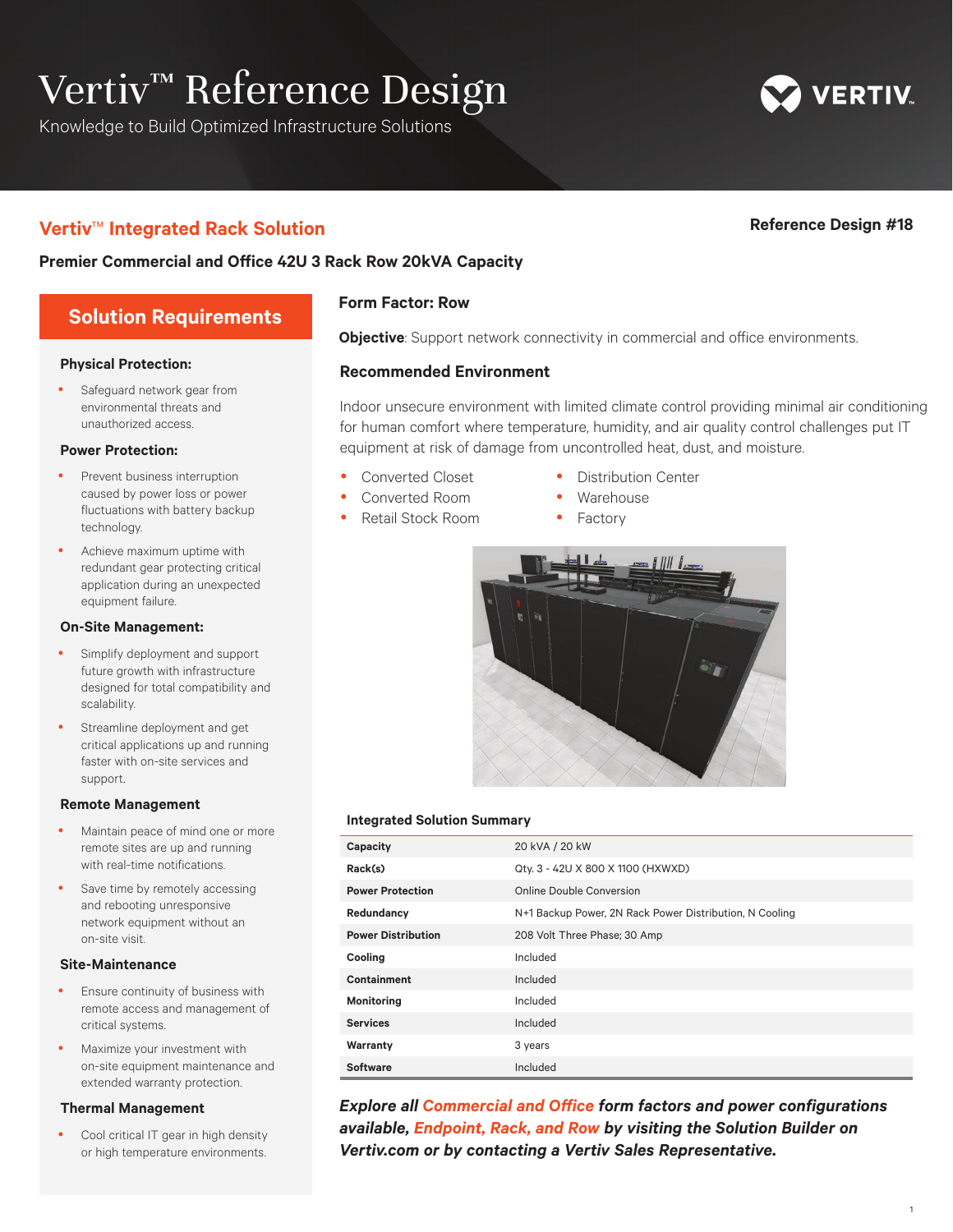# **Integrated Solution Includes:**

| Qty:           | <b>Product Summary</b>                | <b>SKU</b>                                                                                                                                                     | <b>Description:</b>                                                                                                                                                                                                                                                                                                                                                                                                                                                                                                                                                                                                                                                                                |
|----------------|---------------------------------------|----------------------------------------------------------------------------------------------------------------------------------------------------------------|----------------------------------------------------------------------------------------------------------------------------------------------------------------------------------------------------------------------------------------------------------------------------------------------------------------------------------------------------------------------------------------------------------------------------------------------------------------------------------------------------------------------------------------------------------------------------------------------------------------------------------------------------------------------------------------------------|
| 3              | Rack                                  | E428100312Y1Z1X<br>E428100A12Y1Z1X                                                                                                                             | DCX 42U x 800mm x 1200mm (H x W x D) Rack                                                                                                                                                                                                                                                                                                                                                                                                                                                                                                                                                                                                                                                          |
| 3              | Cable and Airflow<br>Management       | <b>VRA1003</b><br><b>VRA1004</b><br><b>VRA1005</b><br><b>VRA 2000</b>                                                                                          | Vertiv™ cable management accessories including 2U x 4" deep horizontal cable manager single-sided with<br>cover (Qty. 1), tool-less cable management lobster claw (Qty. 10), tool-less cable management - Velcro<br>strap (Qty. 10), 1U 19" black plastic tool-less airflow blanking panel (Qty. 10).                                                                                                                                                                                                                                                                                                                                                                                              |
| $\overline{1}$ | Busway                                | MBX25PP05NNNBNN<br>MBX25PP06NNNBNN<br>MBX25PPNN1<br>MBX25PPNNENNB<br>MBX25PPNNNBNBNN<br>TB1LKCN23PANBNN<br>TB1LMCN13PANBNN<br>570304G2<br>571660G3<br>570599G1 | Vertiv <sup>™</sup> Liebert® 250A TPON - Liebert Busway Feeder, 5ft<br>Vertiv™ Liebert® 250A TPON - Liebert Busway Feeder, 6ft<br>Vertiv™ Liebert® 250A TPON - Liebert Busway Joint Pack<br>Vertiv™ Liebert® 250A TPON - Liebert Busway End Cap<br>Vertiv <sup>™</sup> Liebert® End Power Feed Box, Vertical T2 Orientation<br>Vertiv™ Liebert® TOB consisting of 2 x 30Amp, 22kA 3P MCB + 2 x L15-30R (Twist-Lock Receptacle)<br>Vertiv™ Liebert® TOB consisting of 1 x 30Amp, 22kA 3P MCB + 1 x L21-30R (Twist-Lock Receptacle)<br>Vertiv™ Liebert® Busway End Power Feed Box Bracket<br>Vertiv™ Liebert® Busway Rack Mount Bracket - Dual<br>Vertiv™ Liebert® Power Cable Kit - BDC to MBX 225A |
| 1              | <b>UPS</b>                            | EEA11PSD01<br>47SA040CBCM0000<br>SUEXM10-40UM                                                                                                                  | Liebert® EXM EC EXM UPS 600mm<br>Liebert® EXM UPS 40kVA Capacity, 20kVA output capacity, Redundant 208V Input/output Enersys<br>12HX205<br><b>Internal Battery</b><br>Liebert® EXM UPS startup 5x8 for 47SA100CBC00000 & 47SA040CBCM0000                                                                                                                                                                                                                                                                                                                                                                                                                                                           |
| 1              | <b>UPS and Battery</b><br>Maintenance | 47MBH36CC1R1DCX<br>MBSEA131C1BA8X5<br>SPEXM10-200UM<br>MPEXM10-200ES1<br>MUEXM208-40ES1<br>EED11P0D01                                                          | Liebert® EXM EXM BDC 20-80kW (600mm)<br>Liebert® EXM Battery Maintenance<br>Liebert® EXM MBC/BDC/Wallmount Panel Startup 8x5<br>Liebert® EXM MBC/Transformer Maintenance Plan<br>Liebert® EXM UPS Module Maintenance Service Type 40kVA<br>Liebert® EXM EC BDC 600mm                                                                                                                                                                                                                                                                                                                                                                                                                               |
| 6              | Rack PDU                              | UU30009L<br><b>FSC3N002</b>                                                                                                                                    | Vertiv™ Geist™ U-rPDU switched Universal PDU (UPDU)<br>Vertiv <sup>™</sup> Geist <sup>™</sup> Facility Side L15-30P 10' cord for UPDU                                                                                                                                                                                                                                                                                                                                                                                                                                                                                                                                                              |
| $\overline{1}$ | Row Based Air Cooling                 | CR020RA1C7XDFS<br>E6611SSD01<br>MCM040E1YDXVR0                                                                                                                 | Vertiv™ Liebert® 20kW CRV row based Air cooling unit, 600mm wide, 208V; Vertiv™ Liebert® EC CRV600<br>Dual MoR; Vertiv™ Liebert® MCM Condenser 208V.                                                                                                                                                                                                                                                                                                                                                                                                                                                                                                                                               |
| 1              | <b>Cooling Accessories</b>            | 555408G1L<br>301456G15                                                                                                                                         | Vertiv <sup>™</sup> Liebert® Fan Control Box Kit with vNSA.<br>Vertiv™ Liebert® 120V Lee Temp Kit to be used with MCM040 Condenser.                                                                                                                                                                                                                                                                                                                                                                                                                                                                                                                                                                |
| $\mathbf{1}$   | Fire Suppression<br>Cabinet           | ED611PSD01135                                                                                                                                                  | Vertiv™ Fire Cabinet 135 (MoR USA).                                                                                                                                                                                                                                                                                                                                                                                                                                                                                                                                                                                                                                                                |
| 1              | <b>IT Management</b>                  | AV3216-001                                                                                                                                                     | Vertiv™ Avocent AV3000 Rackmount KVM Over IP Switch   CAC   16 Port KVM switches   Local and<br>Remote Access.                                                                                                                                                                                                                                                                                                                                                                                                                                                                                                                                                                                     |
| $\overline{1}$ | <b>IT Management</b>                  | ACS8016-LN-DAC                                                                                                                                                 | The Vertiv™ Avocent® ACS8000 Serial Console System delivers secure in-band and out-of-band visibility<br>and control to downstream equipment in enterprise data centers, as well as cloud and colocation facilities.<br>This serial console system serves as a secure management gateway and single point of entry keeping you<br>connected to critical IT equipment even in the event of partial or total data center outages. Includes the<br>upgraded Cellular capability.                                                                                                                                                                                                                      |
| 1              | <b>Warranty and Service</b>           | vF-D3N-INSTALL<br>PAPAPS-20K<br>S10186A<br><b>3WP1ACFANMSL</b><br>3WC35KWL                                                                                     | Vertiv™ V-Row Delivery and install<br>PAP Power Assurance Package<br>Vertiv <sup>™</sup> Air-Cooled Warranty Inspection<br>Vertiv <sup>™</sup> 3rd Year Parts Warranty (MC Condenser)<br>Vertiv <sup>™</sup> 2nd through 3rd year compressor only                                                                                                                                                                                                                                                                                                                                                                                                                                                  |
| $\overline{1}$ | Software                              | DSV4.5-BASE<br>DSV4.5-500DEV<br>1YRSLV-500DEV                                                                                                                  | Avocent™ DSView delivers secured web-browser enabled sessions of on-network infrastructure controls.<br>As an IT integrated solution, DSView delivers secured web-browser enabled sessions to Virtual Machines.                                                                                                                                                                                                                                                                                                                                                                                                                                                                                    |

*\*Additional accessories and components are required and included in the integrated solution. Contact a Vertiv Partner for the complete bill of materials, to receive pricing, and to purchase.*